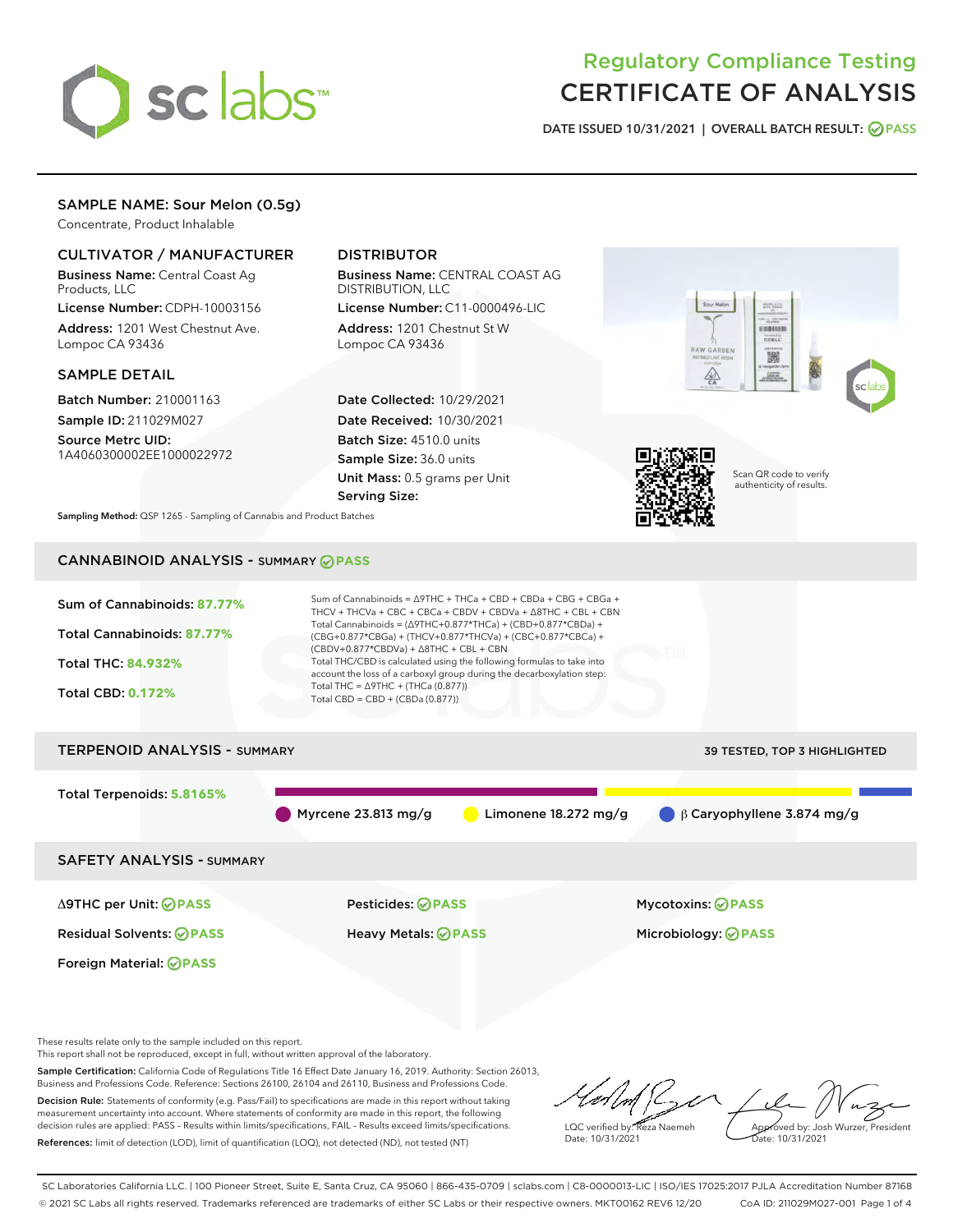



SOUR MELON (0.5G) | DATE ISSUED 10/31/2021 | OVERALL BATCH RESULT: @ PASS

### CANNABINOID TEST RESULTS - 10/30/2021 2 PASS

Tested by high-performance liquid chromatography with diode-array detection (HPLC-DAD). **Method:** QSP 1157 - Analysis of Cannabinoids by HPLC-DAD

#### TOTAL CANNABINOIDS: **87.77%**

Total Cannabinoids (Total THC) + (Total CBD) + (Total CBG) + (Total THCV) + (Total CBC) + (Total CBDV) + ∆8THC + CBL + CBN

TOTAL THC: **84.932%** Total THC (∆9THC+0.877\*THCa)

TOTAL CBD: **0.172%**

Total CBD (CBD+0.877\*CBDa)

TOTAL CBG: 2.009% Total CBG (CBG+0.877\*CBGa)

TOTAL THCV: 0.27% Total THCV (THCV+0.877\*THCVa)

TOTAL CBC: ND Total CBC (CBC+0.877\*CBCa)

TOTAL CBDV: ND Total CBDV (CBDV+0.877\*CBDVa)

| <b>COMPOUND</b>            | LOD/LOQ<br>(mg/g) | <b>MEASUREMENT</b><br><b>UNCERTAINTY</b><br>(mg/g) | <b>RESULT</b><br>(mg/g) | <b>RESULT</b><br>(%) |
|----------------------------|-------------------|----------------------------------------------------|-------------------------|----------------------|
| <b>A9THC</b>               | 0.06 / 0.26       | ±29.217                                            | 849.32                  | 84.932               |
| <b>CBG</b>                 | 0.06 / 0.19       | ±0.792                                             | 20.09                   | 2.009                |
| <b>THCV</b>                | 0.1 / 0.2         | ±0.13                                              | 2.7                     | 0.27                 |
| <b>CBN</b>                 | 0.1/0.3           | ±0.13                                              | 2.0                     | 0.20                 |
| $\triangle$ 8THC           | 0.1/0.4           | ±0.15                                              | 1.9                     | 0.19                 |
| <b>CBD</b>                 | 0.07/0.29         | ±0.080                                             | 1.72                    | 0.172                |
| <b>THCa</b>                | 0.05/0.14         | N/A                                                | <b>ND</b>               | <b>ND</b>            |
| <b>THCVa</b>               | 0.07/0.20         | N/A                                                | <b>ND</b>               | <b>ND</b>            |
| <b>CBDa</b>                | 0.02/0.19         | N/A                                                | <b>ND</b>               | <b>ND</b>            |
| <b>CBDV</b>                | 0.04 / 0.15       | N/A                                                | <b>ND</b>               | <b>ND</b>            |
| <b>CBDVa</b>               | 0.03/0.53         | N/A                                                | <b>ND</b>               | <b>ND</b>            |
| <b>CBGa</b>                | 0.1 / 0.2         | N/A                                                | <b>ND</b>               | <b>ND</b>            |
| <b>CBL</b>                 | 0.06 / 0.24       | N/A                                                | <b>ND</b>               | <b>ND</b>            |
| <b>CBC</b>                 | 0.2 / 0.5         | N/A                                                | <b>ND</b>               | <b>ND</b>            |
| <b>CBCa</b>                | 0.07/0.28         | N/A                                                | <b>ND</b>               | <b>ND</b>            |
| <b>SUM OF CANNABINOIDS</b> |                   |                                                    | 877.7 mg/g              | 87.77%               |

#### **UNIT MASS: 0.5 grams per Unit**

| ∆9THC per Unit                        | 1120 per-package limit | 424.66 mg/unit | <b>PASS</b> |
|---------------------------------------|------------------------|----------------|-------------|
| <b>Total THC per Unit</b>             |                        | 424.66 mg/unit |             |
| <b>CBD</b> per Unit                   |                        | $0.86$ mg/unit |             |
| <b>Total CBD per Unit</b>             |                        | $0.86$ mg/unit |             |
| Sum of Cannabinoids<br>per Unit       |                        | 438.8 mg/unit  |             |
| <b>Total Cannabinoids</b><br>per Unit |                        | 439.0 mg/unit  |             |

| <b>COMPOUND</b>         | LOD/LOQ<br>(mg/g) | <b>MEASUREMENT</b><br><b>UNCERTAINTY</b><br>(mg/g) | <b>RESULT</b><br>(mg/g)                         | <b>RESULT</b><br>$(\%)$ |
|-------------------------|-------------------|----------------------------------------------------|-------------------------------------------------|-------------------------|
| <b>Myrcene</b>          | 0.008 / 0.025     | ±0.3072                                            | 23.813                                          | 2.3813                  |
| Limonene                | 0.005 / 0.016     | ±0.2613                                            | 18.272                                          | 1.8272                  |
| $\beta$ Caryophyllene   | 0.004 / 0.012     | ±0.1379                                            | 3.874                                           | 0.3874                  |
| $\beta$ Pinene          | 0.004 / 0.014     | ±0.0292                                            | 2.538                                           | 0.2538                  |
| Linalool                | 0.009 / 0.032     | ±0.0874                                            | 2.299                                           | 0.2299                  |
| $\alpha$ Pinene         | 0.005 / 0.017     | ±0.0138                                            | 1.601                                           | 0.1601                  |
| $\alpha$ Humulene       | 0.009/0.029       | ±0.0311                                            | 0.968                                           | 0.0968                  |
| Ocimene                 | 0.011 / 0.038     | ±0.0305                                            | 0.950                                           | 0.0950                  |
| Terpinolene             | 0.008 / 0.026     | ±0.0174                                            | 0.849                                           | 0.0849                  |
| trans-β-Farnesene       | 0.008 / 0.025     | ±0.0271                                            | 0.762                                           | 0.0762                  |
| Fenchol                 | 0.010 / 0.034     | ±0.0268                                            | 0.692                                           | 0.0692                  |
| <b>Terpineol</b>        | 0.016 / 0.055     | ±0.0348                                            | 0.567                                           | 0.0567                  |
| Camphene                | 0.005 / 0.015     | ±0.0037                                            | 0.318                                           | 0.0318                  |
| <b>Borneol</b>          | 0.005 / 0.016     | ±0.0056                                            | 0.133                                           | 0.0133                  |
| Fenchone                | 0.009 / 0.028     | ±0.0033                                            | 0.114                                           | 0.0114                  |
| $\alpha$ Bisabolol      | 0.008 / 0.026     | ±0.0028                                            | 0.053                                           | 0.0053                  |
| Valencene               | 0.009 / 0.030     | ±0.0033                                            | 0.048                                           | 0.0048                  |
| <b>Nerolidol</b>        | 0.009 / 0.028     | ±0.0030                                            | 0.047                                           | 0.0047                  |
| $\gamma$ Terpinene      | 0.006 / 0.018     | ±0.0008                                            | 0.046                                           | 0.0046                  |
| Caryophyllene<br>Oxide  | 0.010 / 0.033     | ±0.0018                                            | 0.039                                           | 0.0039                  |
| $\alpha$ Phellandrene   | 0.006 / 0.020     | ±0.0005                                            | 0.038                                           | 0.0038                  |
| Eucalyptol              | 0.006 / 0.018     | ±0.0009                                            | 0.037                                           | 0.0037                  |
| $\alpha$ Terpinene      | 0.005 / 0.017     | ±0.0005                                            | 0.031                                           | 0.0031                  |
| Geraniol                | 0.002 / 0.007     | ±0.0011                                            | 0.024                                           | 0.0024                  |
| <b>3 Carene</b>         | 0.005 / 0.018     | ±0.0003                                            | 0.022                                           | 0.0022                  |
| Nerol                   | 0.003 / 0.011     | ±0.0007                                            | 0.015                                           | 0.0015                  |
| Citronellol             | 0.003/0.010       | ±0.0007                                            | 0.015                                           | 0.0015                  |
| Sabinene                | 0.004 / 0.014     | N/A                                                | <loq< th=""><th><loq< th=""></loq<></th></loq<> | <loq< th=""></loq<>     |
| p-Cymene                | 0.005 / 0.016     | N/A                                                | <loq< th=""><th><loq< th=""></loq<></th></loq<> | <loq< th=""></loq<>     |
| Sabinene Hydrate        | 0.006 / 0.022     | N/A                                                | <loq< th=""><th><loq< th=""></loq<></th></loq<> | <loq< th=""></loq<>     |
| Guaiol                  | 0.009 / 0.030     | N/A                                                | <loq< th=""><th><loq< th=""></loq<></th></loq<> | <loq< th=""></loq<>     |
| (-)-Isopulegol          | 0.005 / 0.016     | N/A                                                | ND                                              | ND                      |
| Camphor                 | 0.006 / 0.019     | N/A                                                | ND                                              | ND                      |
| Isoborneol              | 0.004 / 0.012     | N/A                                                | ND                                              | ND                      |
| Menthol                 | 0.008 / 0.025     | N/A                                                | ND                                              | ND                      |
| R-(+)-Pulegone          | 0.003 / 0.011     | N/A                                                | ND                                              | <b>ND</b>               |
| <b>Geranyl Acetate</b>  | 0.004 / 0.014     | N/A                                                | ND                                              | ND                      |
| $\alpha$ Cedrene        | 0.005 / 0.016     | N/A                                                | ND                                              | ND                      |
| Cedrol                  | 0.008 / 0.027     | N/A                                                | <b>ND</b>                                       | ND                      |
| <b>TOTAL TERPENOIDS</b> |                   |                                                    | 58.165 mg/g                                     | 5.8165%                 |

SC Laboratories California LLC. | 100 Pioneer Street, Suite E, Santa Cruz, CA 95060 | 866-435-0709 | sclabs.com | C8-0000013-LIC | ISO/IES 17025:2017 PJLA Accreditation Number 87168 © 2021 SC Labs all rights reserved. Trademarks referenced are trademarks of either SC Labs or their respective owners. MKT00162 REV6 12/20 CoA ID: 211029M027-001 Page 2 of 4

## TERPENOID TEST RESULTS - 10/31/2021

Terpene analysis utilizing gas chromatography-flame ionization detection (GC-FID). **Method:** QSP 1192 - Analysis of Terpenoids by GC-FID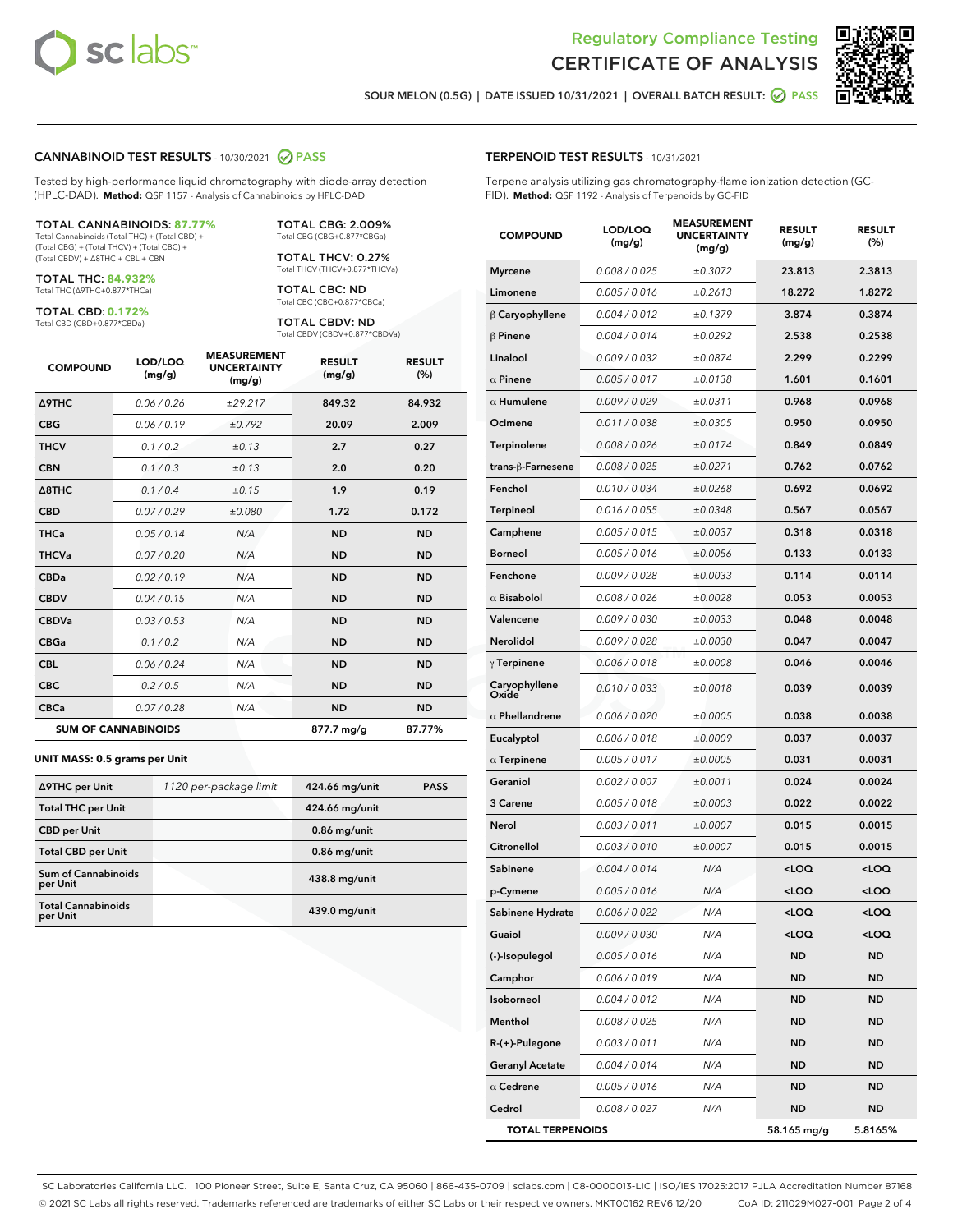



SOUR MELON (0.5G) | DATE ISSUED 10/31/2021 | OVERALL BATCH RESULT: 2 PASS

## CATEGORY 1 PESTICIDE TEST RESULTS - 10/31/2021 2 PASS

Pesticide and plant growth regulator analysis utilizing high-performance liquid chromatography-mass spectrometry (HPLC-MS) or gas chromatography-mass spectrometry (GC-MS). \*GC-MS utilized where indicated. **Method:** QSP 1212 - Analysis of Pesticides and Mycotoxins by LC-MS or QSP 1213 - Analysis of Pesticides by GC-MS

| <b>COMPOUND</b>             | LOD/LOQ<br>$(\mu g/g)$ | <b>ACTION</b><br><b>LIMIT</b><br>$(\mu g/g)$ | <b>MEASUREMENT</b><br><b>UNCERTAINTY</b><br>$(\mu g/g)$ | <b>RESULT</b><br>$(\mu g/g)$ | <b>RESULT</b> |
|-----------------------------|------------------------|----------------------------------------------|---------------------------------------------------------|------------------------------|---------------|
| Aldicarb                    | 0.03/0.08              | $>$ LOD                                      | N/A                                                     | <b>ND</b>                    | <b>PASS</b>   |
| Carbofuran                  | 0.02 / 0.05            | $\ge$ LOD                                    | N/A                                                     | <b>ND</b>                    | <b>PASS</b>   |
| Chlordane*                  | 0.03/0.08              | $>$ LOD                                      | N/A                                                     | <b>ND</b>                    | <b>PASS</b>   |
| Chlorfenapyr*               | 0.03/0.10              | $\ge$ LOD                                    | N/A                                                     | <b>ND</b>                    | <b>PASS</b>   |
| Chlorpyrifos                | 0.02 / 0.06            | $\ge$ LOD                                    | N/A                                                     | <b>ND</b>                    | <b>PASS</b>   |
| Coumaphos                   | 0.02 / 0.07            | $\ge$ LOD                                    | N/A                                                     | <b>ND</b>                    | <b>PASS</b>   |
| Daminozide                  | 0.02 / 0.07            | $\ge$ LOD                                    | N/A                                                     | <b>ND</b>                    | <b>PASS</b>   |
| <b>DDVP</b><br>(Dichlorvos) | 0.03/0.09              | $\ge$ LOD                                    | N/A                                                     | <b>ND</b>                    | <b>PASS</b>   |
| <b>Dimethoate</b>           | 0.03/0.08              | $\ge$ LOD                                    | N/A                                                     | <b>ND</b>                    | <b>PASS</b>   |
| Ethoprop(hos)               | 0.03/0.10              | $\ge$ LOD                                    | N/A                                                     | <b>ND</b>                    | <b>PASS</b>   |
| Etofenprox                  | 0.02 / 0.06            | $\ge$ LOD                                    | N/A                                                     | <b>ND</b>                    | <b>PASS</b>   |
| Fenoxycarb                  | 0.03 / 0.08            | $\ge$ LOD                                    | N/A                                                     | <b>ND</b>                    | <b>PASS</b>   |
| Fipronil                    | 0.03/0.08              | $>$ LOD                                      | N/A                                                     | <b>ND</b>                    | <b>PASS</b>   |
| Imazalil                    | 0.02 / 0.06            | $\ge$ LOD                                    | N/A                                                     | <b>ND</b>                    | <b>PASS</b>   |
| Methiocarb                  | 0.02 / 0.07            | $\ge$ LOD                                    | N/A                                                     | <b>ND</b>                    | <b>PASS</b>   |
| Methyl<br>parathion         | 0.03/0.10              | $\ge$ LOD                                    | N/A                                                     | <b>ND</b>                    | <b>PASS</b>   |
| <b>Mevinphos</b>            | 0.03/0.09              | $\ge$ LOD                                    | N/A                                                     | <b>ND</b>                    | <b>PASS</b>   |
| Paclobutrazol               | 0.02 / 0.05            | $>$ LOD                                      | N/A                                                     | <b>ND</b>                    | <b>PASS</b>   |
| Propoxur                    | 0.03/0.09              | $\ge$ LOD                                    | N/A                                                     | <b>ND</b>                    | <b>PASS</b>   |
| Spiroxamine                 | 0.03 / 0.08            | $\ge$ LOD                                    | N/A                                                     | <b>ND</b>                    | <b>PASS</b>   |
| Thiacloprid                 | 0.03/0.10              | $\ge$ LOD                                    | N/A                                                     | <b>ND</b>                    | <b>PASS</b>   |
|                             |                        |                                              |                                                         |                              |               |

#### CATEGORY 2 PESTICIDE TEST RESULTS - 10/31/2021 @ PASS

| <b>COMPOUND</b>          | LOD/LOQ<br>$(\mu g/g)$ | <b>ACTION</b><br><b>LIMIT</b><br>$(\mu g/g)$ | <b>MEASUREMENT</b><br><b>UNCERTAINTY</b><br>$(\mu g/g)$ | <b>RESULT</b><br>$(\mu g/g)$ | <b>RESULT</b> |
|--------------------------|------------------------|----------------------------------------------|---------------------------------------------------------|------------------------------|---------------|
| Abamectin                | 0.03/0.10              | 0.1                                          | N/A                                                     | <b>ND</b>                    | <b>PASS</b>   |
| Acephate                 | 0.02/0.07              | 0.1                                          | N/A                                                     | <b>ND</b>                    | <b>PASS</b>   |
| Acequinocyl              | 0.02/0.07              | 0.1                                          | N/A                                                     | <b>ND</b>                    | <b>PASS</b>   |
| Acetamiprid              | 0.02/0.05              | 0.1                                          | N/A                                                     | <b>ND</b>                    | <b>PASS</b>   |
| Azoxystrobin             | 0.02/0.07              | 0.1                                          | N/A                                                     | <b>ND</b>                    | <b>PASS</b>   |
| <b>Bifenazate</b>        | 0.01/0.04              | 0.1                                          | N/A                                                     | <b>ND</b>                    | <b>PASS</b>   |
| <b>Bifenthrin</b>        | 0.02 / 0.05            | 3                                            | N/A                                                     | <b>ND</b>                    | <b>PASS</b>   |
| <b>Boscalid</b>          | 0.03/0.09              | 0.1                                          | N/A                                                     | <b>ND</b>                    | <b>PASS</b>   |
| Captan                   | 0.19/0.57              | 0.7                                          | N/A                                                     | <b>ND</b>                    | <b>PASS</b>   |
| Carbaryl                 | 0.02/0.06              | 0.5                                          | N/A                                                     | <b>ND</b>                    | <b>PASS</b>   |
| Chlorantranilip-<br>role | 0.04/0.12              | 10                                           | N/A                                                     | <b>ND</b>                    | <b>PASS</b>   |
| Clofentezine             | 0.03/0.09              | 0.1                                          | N/A                                                     | <b>ND</b>                    | <b>PASS</b>   |

| <b>CATEGORY 2 PESTICIDE TEST RESULTS</b> - 10/31/2021 continued |  |  |
|-----------------------------------------------------------------|--|--|
|                                                                 |  |  |

| <b>COMPOUND</b>               | LOD/LOQ<br>(µg/g) | <b>ACTION</b><br><b>LIMIT</b><br>$(\mu g/g)$ | <b>MEASUREMENT</b><br><b>UNCERTAINTY</b><br>$(\mu g/g)$ | <b>RESULT</b><br>(µg/g) | <b>RESULT</b> |
|-------------------------------|-------------------|----------------------------------------------|---------------------------------------------------------|-------------------------|---------------|
| Cyfluthrin                    | 0.12 / 0.38       | 2                                            | N/A                                                     | <b>ND</b>               | <b>PASS</b>   |
| Cypermethrin                  | 0.11 / 0.32       | $\mathbf{1}$                                 | N/A                                                     | <b>ND</b>               | <b>PASS</b>   |
| Diazinon                      | 0.02 / 0.05       | 0.1                                          | N/A                                                     | <b>ND</b>               | <b>PASS</b>   |
| Dimethomorph                  | 0.03 / 0.09       | 2                                            | N/A                                                     | <b>ND</b>               | <b>PASS</b>   |
| Etoxazole                     | 0.02 / 0.06       | 0.1                                          | N/A                                                     | ND                      | <b>PASS</b>   |
| Fenhexamid                    | 0.03 / 0.09       | 0.1                                          | N/A                                                     | ND                      | <b>PASS</b>   |
| Fenpyroximate                 | 0.02 / 0.06       | 0.1                                          | N/A                                                     | <b>ND</b>               | <b>PASS</b>   |
| <b>Flonicamid</b>             | 0.03 / 0.10       | 0.1                                          | N/A                                                     | <b>ND</b>               | <b>PASS</b>   |
| Fludioxonil                   | 0.03 / 0.10       | 0.1                                          | N/A                                                     | <b>ND</b>               | <b>PASS</b>   |
| Hexythiazox                   | 0.02 / 0.07       | 0.1                                          | N/A                                                     | ND                      | <b>PASS</b>   |
| Imidacloprid                  | 0.04 / 0.11       | 5                                            | N/A                                                     | <b>ND</b>               | <b>PASS</b>   |
| Kresoxim-methyl               | 0.02 / 0.07       | 0.1                                          | N/A                                                     | ND                      | <b>PASS</b>   |
| <b>Malathion</b>              | 0.03 / 0.09       | 0.5                                          | N/A                                                     | <b>ND</b>               | <b>PASS</b>   |
| Metalaxyl                     | 0.02 / 0.07       | $\overline{2}$                               | N/A                                                     | <b>ND</b>               | <b>PASS</b>   |
| Methomyl                      | 0.03 / 0.10       | $\mathbf{1}$                                 | N/A                                                     | <b>ND</b>               | <b>PASS</b>   |
| Myclobutanil                  | 0.03 / 0.09       | 0.1                                          | N/A                                                     | <b>ND</b>               | <b>PASS</b>   |
| Naled                         | 0.02 / 0.07       | 0.1                                          | N/A                                                     | ND                      | <b>PASS</b>   |
| Oxamyl                        | 0.04 / 0.11       | 0.5                                          | N/A                                                     | ND                      | <b>PASS</b>   |
| Pentachloronitro-<br>benzene* | 0.03 / 0.09       | 0.1                                          | N/A                                                     | <b>ND</b>               | <b>PASS</b>   |
| Permethrin                    | 0.04 / 0.12       | 0.5                                          | N/A                                                     | ND                      | <b>PASS</b>   |
| Phosmet                       | 0.03 / 0.10       | 0.1                                          | N/A                                                     | <b>ND</b>               | <b>PASS</b>   |
| Piperonylbu-<br>toxide        | 0.02 / 0.07       | 3                                            | N/A                                                     | <b>ND</b>               | <b>PASS</b>   |
| Prallethrin                   | 0.03 / 0.08       | 0.1                                          | N/A                                                     | <b>ND</b>               | <b>PASS</b>   |
| Propiconazole                 | 0.02 / 0.07       | 0.1                                          | N/A                                                     | <b>ND</b>               | <b>PASS</b>   |
| Pyrethrins                    | 0.04 / 0.12       | 0.5                                          | N/A                                                     | ND                      | <b>PASS</b>   |
| Pyridaben                     | 0.02 / 0.07       | 0.1                                          | N/A                                                     | ND                      | <b>PASS</b>   |
| Spinetoram                    | 0.02 / 0.07       | 0.1                                          | N/A                                                     | <b>ND</b>               | <b>PASS</b>   |
| Spinosad                      | 0.02 / 0.07       | 0.1                                          | N/A                                                     | ND                      | <b>PASS</b>   |
| Spiromesifen                  | 0.02 / 0.05       | 0.1                                          | N/A                                                     | ND                      | <b>PASS</b>   |
| Spirotetramat                 | 0.02 / 0.06       | 0.1                                          | N/A                                                     | <b>ND</b>               | <b>PASS</b>   |
| Tebuconazole                  | 0.02 / 0.07       | 0.1                                          | N/A                                                     | ND                      | <b>PASS</b>   |
| Thiamethoxam                  | 0.03 / 0.10       | 5                                            | N/A                                                     | <b>ND</b>               | <b>PASS</b>   |
| Trifloxystrobin               | 0.03 / 0.08       | 0.1                                          | N/A                                                     | <b>ND</b>               | <b>PASS</b>   |

SC Laboratories California LLC. | 100 Pioneer Street, Suite E, Santa Cruz, CA 95060 | 866-435-0709 | sclabs.com | C8-0000013-LIC | ISO/IES 17025:2017 PJLA Accreditation Number 87168 © 2021 SC Labs all rights reserved. Trademarks referenced are trademarks of either SC Labs or their respective owners. MKT00162 REV6 12/20 CoA ID: 211029M027-001 Page 3 of 4